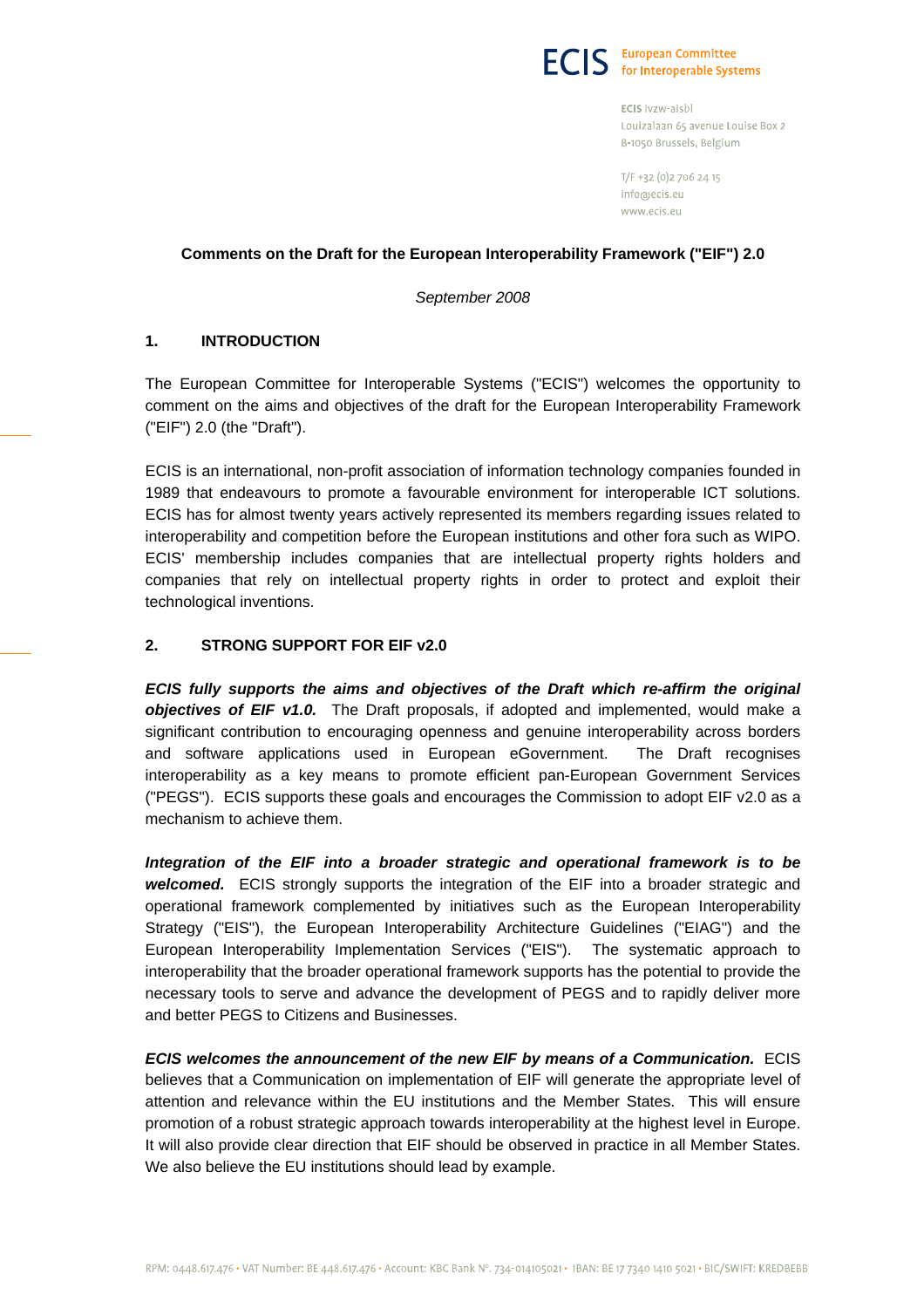*ECIS strongly agrees with the intent of the EIF to ensure that preference is given to*  **Open Standards and Open Specifications in public procurement.** Given the significant impact of public procurement on the technologies used in the ICT industry, the Draft rightly notes that "interoperability should be embedded as standard criteria (among others) within public procurement processes, giving preference to Open Standards and Open Specifications where possible."

*The Draft's differentiation between Open Standards and open technical specifications is useful.*ECIS believes that it is important to clarify the meaning of Open Standards and open technical specifications and identify the differences between them. As a result, such a differentiation will make more distinct the need to address technical specifications developed in global industry fora and consortia as part of the official European standardisation framework.

*The so-called "openness continuum" is a useful tool to promote the development and offering of PEGS and the adoption of EIF.*The concept of the "openness continuum," which the draft EIF v2.0 and the Common Assessment Method for Standards and Specifications ("CAMSS") initiative adopt, takes into account the fact that sometimes the "most open" standards cannot always be selected. This pragmatic approach introduced in the draft EIF v2.0 can be helpful in certain cases to bridge gaps and avoid standstill.

*The Draft correctly draws a clear distinction between the concept of Open Standards*  **and the concept of Open Source.** This distinction is crucial in order to avoid the confusion that commonly exists between the two.

# **3. SOME AREAS FOR IMPROVEMENT**

While ECIS strongly supports the EIF v2.0, there are nevertheless some areas that are open for improvement:

*The EIF v2.0 should encourage mandatory preferences in public procurement for Open*  **Standards and Open Specifications.** The draft EIF v2.0 indicates "that interoperability should be embedded as standard criteria (among others) within public procurement processes, giving preference to Open Standards and Open Specifications." ECIS would suggest that it should be made even clearer that such preferences should be made mandatory. Indeed, the EIF could suggest the revision of Article 23 and of Annex VI of the Directive 2004/18/EC so as to explicitly provide that Open Standards and Open Specifications should be granted priority when setting out the technical specifications in public procurement processes.

*In public procurement processes, reference specifications from global industry fora and consortia like W3C, IETF or OASIS should be treated equally to standards developed by formal standardisation bodies.* The EU Directive concerning public procurement processes shows a strong preference for standards that have been developed in formal national, European or international standards organisations. However, deliverables from fora and consortia should also be available to use in public procurement provided they meet certain openness criteria. ECIS considers it to be necessary for the Commission to regulate and revise the current European standardisation system in order to ensure that global ICT standards and technical specifications from industry fora and consortia are also available for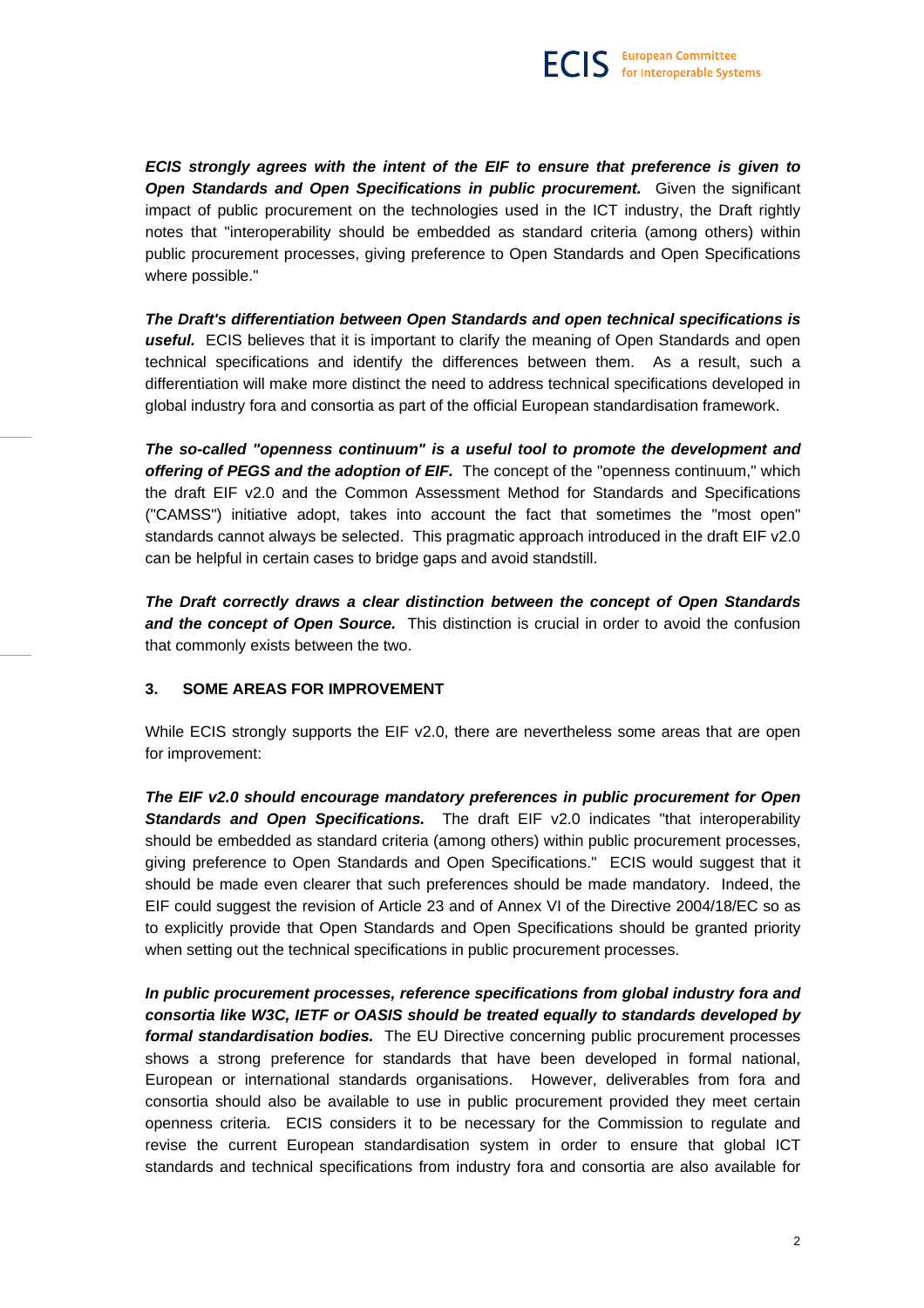use in the European standardisation framework and for direct referencing in public procurement processes and EU policies in general. In the absence of such a revision, many national governments currently choose to include widely available and generally accepted consortia standards, such as for example the W3C accessibility standards, among those which are recommended on a case by case basis. Given the wide availability and acceptance of those standards, these national governments consider such standards as clearly open and thus show strong preference in recommending them. Hence, for that reason this practice of recommending widely accepted fora and consortia standards should be warranted under the existing procurement rules, regardless of a potential change in the overall standardisation regime. ECIS suggests that the EIF should endorse such a practice and outline a possible regulatory path to recognizing consortia and standards that meet openness criteria.

*The EIF should emphasise that proprietary products and Open Source offerings should be treated on equal terms.* The EIF should ensure that no government will act in a discriminatory way in favour of one or the other solution in the domain of eGovernment services and PEGS. However, ECIS encourages the Commission to consider Open Source solutions and examine whether preference should be given to them where both proprietary and Open Source offerings are available.

ECIS strongly suggests that the EIF should also require that Open Source solutions also implement Open Standards, which are the main requirement to achieve openness.

Additionally, the EIF v2.0 should acknowledge that not all proprietary solutions are to be treated equally. Proprietary solutions which are compliant with Open Standards should be given preference.

*So-called "defensive termination" or "defensive suspension" should be endorsed by the EIF v2.0 in the context of the requirement for royalty-free licensing of IPRs with respect to software standards that are in the PEGS domain.* However, the meaning of "defensive termination" included in the terms and conditions of an irrevocable licence should be narrowly construed.

"Defensive termination" should take place when a licensee asserts its essential patents against the licensor in court. This is definitely a case in which the licensor should be granted the right to terminate or suspend the licence. Hence, ECIS strongly suggests that this section of the EIF v2.0 needs to be clarified and offers its help to the Commission to that effect.

*The actual meaning of the requirements of "no constraints on re-use" should be clarified.*This requirement should only be considered from the perspective of the standard being widely deployed rather than the standard being changed and re-used. ECIS suggests that the Commission could provide a practical example of building on a core interoperability standard or how the requirement refers to the implementation of the actual standard and not to the copyright protecting the standard.

*Stronger compliance tools should be provided in order to enforce the EIF.* The EIF should not only function as a guidance tool providing recommendations on interoperability in the context of PEGS. It should also constitute the grounds for developing a binding general policy for all Member States and EU institutions alike on the subjects addressed by the EIF.